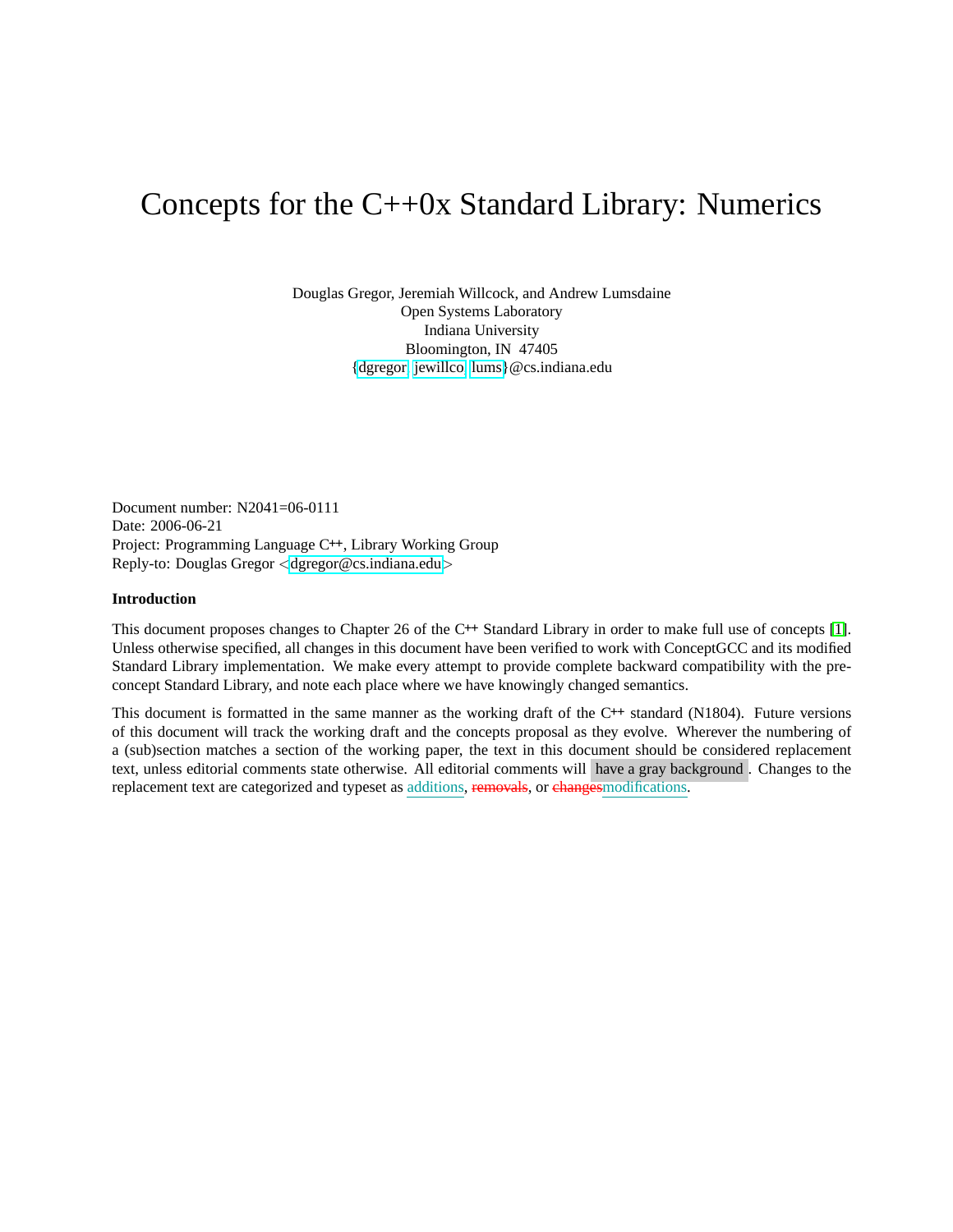# **Chapter 26 Numerics library [lib.numerics]**

```
26.4 Generalized numeric operations [lib.numeric.ops]
Header <numeric> synopsis
 namespace std {
   template <InputIterator Iter, Addable<Iter::value_type> T>
     where Assignable<T, T::result_type>
     T accumulate(Iter first, Iter last, T init);
   template <InputIterator Iter, class T, Callable2<T, Iter::reference> BinaryOperation>
     where Assignable<T, BinaryOperation::result_type>
     T accumulate(Iter first, Iter last, T init,
                BinaryOperation binary_op );
   template <InputIterator Iter1, InputIterator Iter2, class T>
     where Multiplicable<Iter1::reference, Iter2::reference> &&
           Addable<T, Multiplicable<Iter1::reference, Iter2::reference>::result_type> &&
           Assignable<T, Addable<T, Multiplicable<Iter1::reference, Iter2::reference>::result_type>::result_type>
     T inner_product(Iter1 first1 , Iter1 last1 ,
                   Iter2 first2, T init);
   template <InputIterator Iter1, InputIterator Iter2, class T,
           class BinaryOperation1, Callable2<Iter1::reference, Iter2::reference> BinaryOperation2>
     where Callable2<BinaryOperation1, T, BinaryOperation2::result_type> &&
           Assignable<T, Callable2<BinaryOperation1, T, BinaryOperation2::result_type>::result_type>
     T inner_product(Iter1 first1 , Iter1 last1 ,
                   Iter2 first2, T init,
                   BinaryOperation1 binary_op1 ,
                   BinaryOperation2 binary_op2 );
   template <InputIterator InIter, OutputIterator<InIter::value_type> OutIter>
     where Addable<InIter::value_type> &&
           Assignable<InIter::value_type, Addable<InIter::value_type>::result_type> &&
           CopyConstructible<InIter::value_type>
     OutIter partial_sum(InIter first, InIter last,
                       OutIter result );
   template<InputIterator InIter, OutputIterator<InIter::value_type> OutIter,
            Callable2<InIter::value_type, InIter::value_type> BinaryOperation>
     where Assignable<InIter::value_type, BinaryOperation::result_type> &&
           CopyConstructible<InIter::value_type>
     OutIter partial_sum(InIter first , InIter last ,
                       OutIter result , BinaryOperation binary_op );
   template <InputIterator InIter, OutputIterator<InIter::value_type> OutIter>
```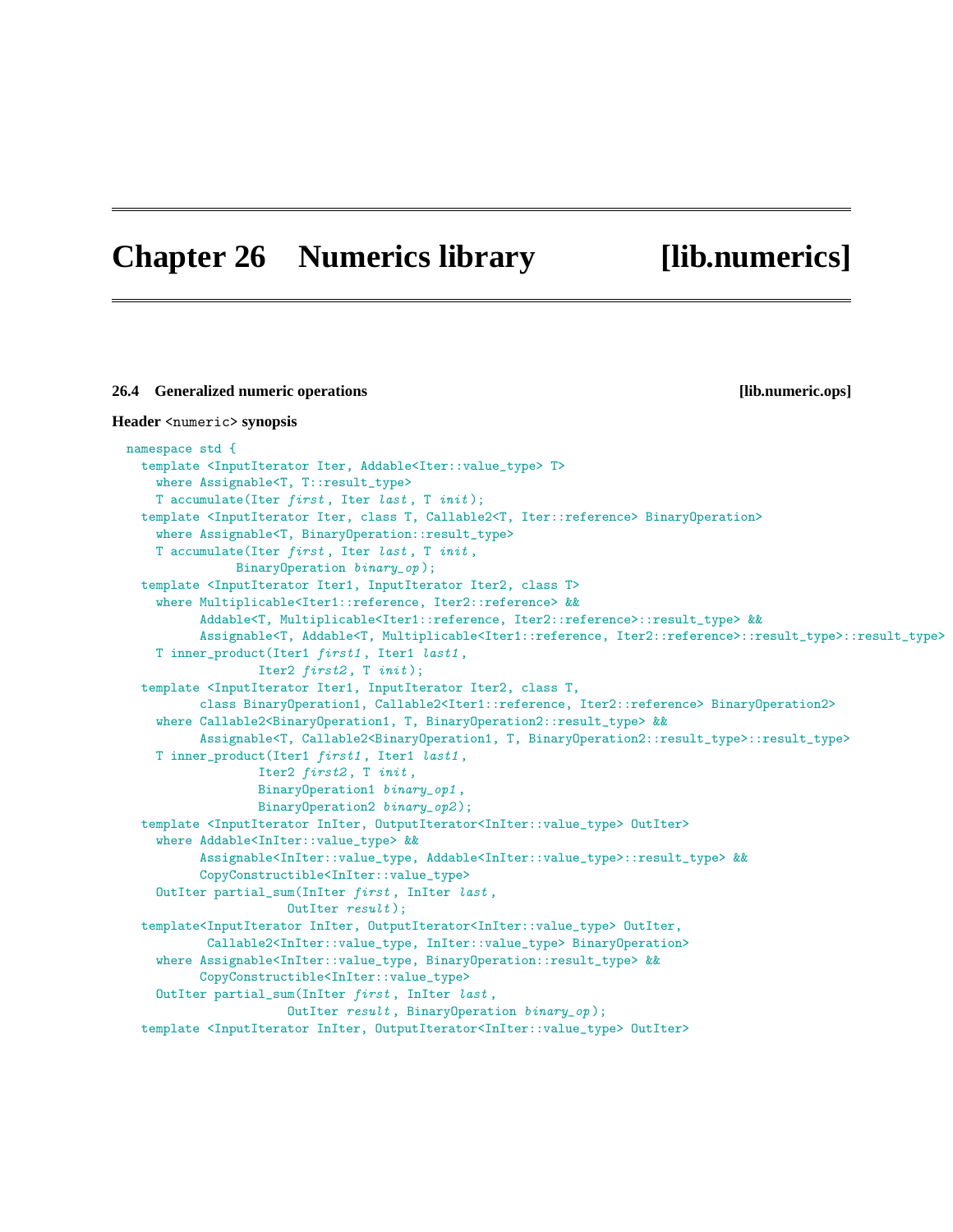```
where Subtractable<InIter::value_type, InIter::value_type> &&
        Assignable<OutIter, Subtractable<InIter::value_type, InIter::value_type>::result_type> &&
        CopyConstructible<InIter::value_type> && Assignable<InIter::value_type>
  OutIter adjacent_difference(InIter first , InIter last ,
                            OutIter result);
template <InputIterator InIter, OutputIterator<InIter::value_type> OutIter,
          Callable2<InIter::value_type, InIter::value_type> BinaryOperation>
  where Assignable<OutIter::reference, BinaryOperation::result_type> &&
        CopyConstructible<InIter::value_type> && Assignable<InIter::value_type>
  OutIter adjacent_difference(InIter first , InIter last ,
                            OutIter result,
                            BinaryOperation binary_op );
```
1 The requirements on the types of algorithms' arguments that are described in the introduction to clause **??** also apply to the following algorithms.

# **26.4.1 Accumulate [lib.accumulate]**

}

```
template <InputIterator Iter, Addable<Iter::value_type> T>
 where Assignable<T, T::result_type>
 T accumulate(Iter first, Iter last, T init);
template <InputIterator Iter, class T, Callable2<T, Iter::reference> BinaryOperation>
  where Assignable<T, BinaryOperation::result_type>
 T accumulate(Iter first, Iter last, T init,
              BinaryOperation binary_op );
```
- 1 *Effects:* Computes its result by initializing the accumulator acc with the initial value init and then modifies it with acc = acc +  $*$ i or acc = binary\_op(acc,  $*$ i) for every iterator i in the range [first,last) in  $\alpha$ rder<sup>[1\)](#page-2-0)</sup>
- 2 *Requires:* T shall meet the requirements of CopyConstructible (20.1.3) and Assignable (21.3) types. In the range [first, last], binary\_op shall neither modify elements nor invalidate iterators or subranges.<sup>[2\)](#page-2-1)</sup>

### **26.4.2 Inner product [lib.inner.product]**

```
template <InputIterator Iter1, InputIterator Iter2, class T>
 where Multiplicable<Iter1::reference, Iter2::reference> &&
        Addable<T, Multiplicable<Iter1::reference, Iter2::reference>::result_type> &&
        Assignable<T, Addable<T, Multiplicable<Iter1::reference, Iter2::reference>::result_type>::result_type>
 T inner_product(Iter1 first1 , Iter1 last1 ,
                  Iter2 first2, T init);
template <InputIterator Iter1, InputIterator Iter2, class T,
          class BinaryOperation1, Callable2<Iter1::reference, Iter2::reference> BinaryOperation2>
 where Callable2<BinaryOperation1, T, BinaryOperation2::result_type> &&
        Assignable<T, Callable2<BinaryOperation1, T, BinaryOperation2::result_type>::result_type>
```
<span id="page-2-0"></span><sup>&</sup>lt;sup>1)</sup> accumulate is similar to the APL reduction operator and Common Lisp reduce function, but it avoids the difficulty of defining the result of reduction on an empty sequence by always requiring an initial value.

<span id="page-2-1"></span><sup>2)</sup>The use of fully closed ranges is intentional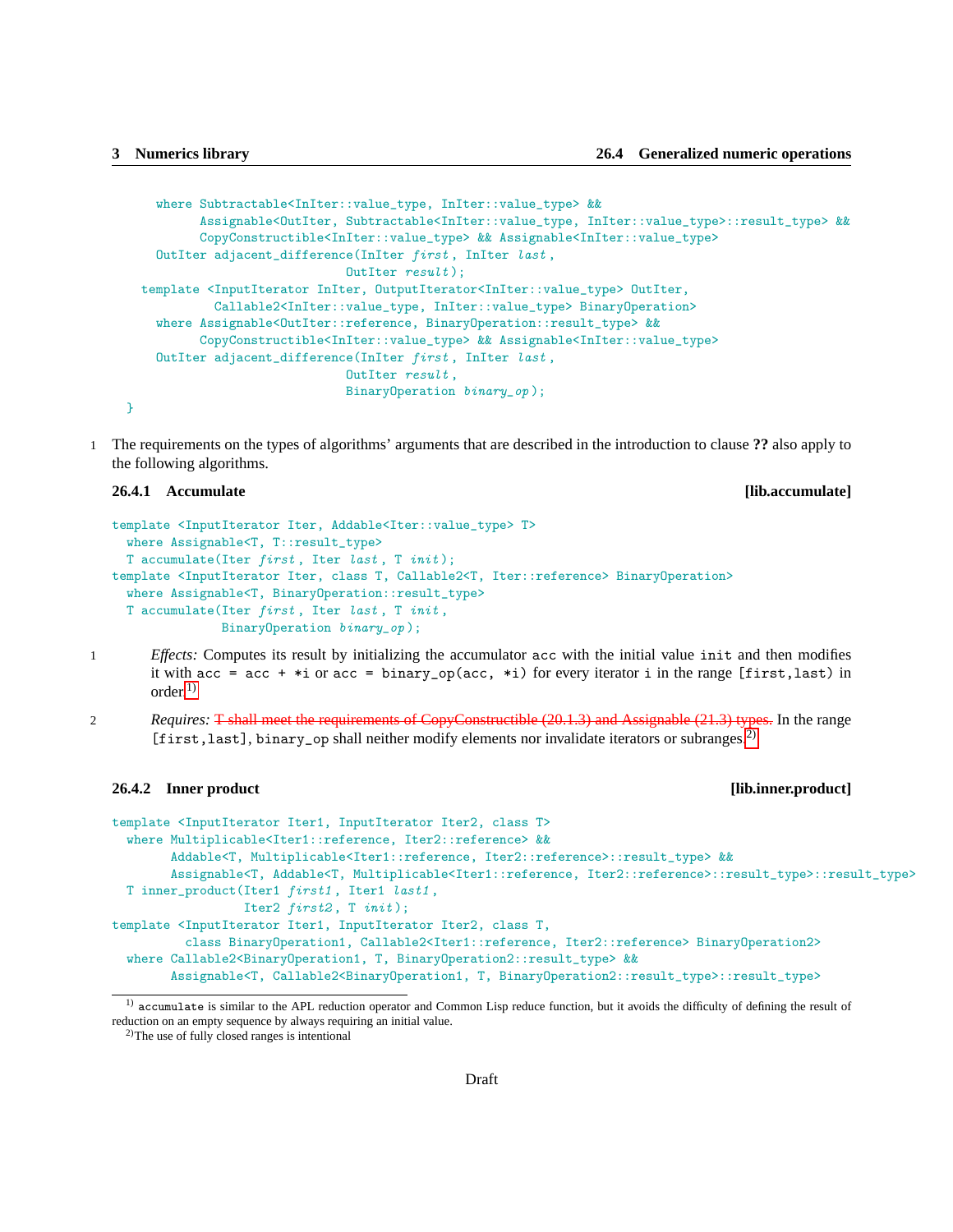```
T inner_product(Iter1 first1 , Iter1 last1 ,
                Iter2 first2, T init,
                BinaryOperation1 binary_op1 ,
                BinaryOperation2 binary_op2);
```
- 1 *Effects:* Computes its result by initializing the accumulator acc with the initial value init and then modifying it with acc = acc +  $(*i1) * (*i2)$  or acc = binary\_op1(acc, binary\_op2(\*i1, \*i2)) for every iterator i1 in the range [first,last) and iterator i2 in the range [first2,first2 + (last - first)) in order.
- 2 *Requires:* T shall meet the requirements of CopyConstructible (20.1.3) and Assignable (21.3) types. In the ranges [ first,last] and [first2,first2 + (last - first)] binary\_op1 and binary\_op2 shall neither modify elements nor invalidate iterators or subranges.<sup>[3\)](#page-3-0)</sup>

# **26.4.3 Partial sum [lib.partial.sum]**

```
template <InputIterator InIter, OutputIterator<InIter::value_type> OutIter>
  where Addable<InIter::value_type> &&
        Assignable<InIter::value_type, Addable<InIter::value_type>::result_type> &&
        CopyConstructible<InIter::value_type>
  OutIter partial_sum(InIter first , InIter last ,
                     OutIter result);
template<InputIterator InIter, OutputIterator<InIter::value_type> OutIter,
         Callable2<InIter::value_type, InIter::value_type> BinaryOperation>
  where Assignable<InIter::value_type, BinaryOperation::result_type> &&
        CopyConstructible<InIter::value_type>
  OutIter partial_sum(InIter first , InIter last ,
                      OutIter result , BinaryOperation binary_op );
```
1 *Effects:* Assigns to every element referred to by iterator i in the range [result,result + (last - first)) a value correspondingly equal to

 $((...(*first + *(first + 1)) + ...) + *(first + (i - result)))$ 

or

```
binary_op(binary_op(...,
    binary_op(*first, *(first + 1)),...), *(first + (i - result)))
```

```
2 Returns: result + (last - first).
```

```
3 Complexity: Exactly (last - first) - 1 applications of binary_op.
```
4 *Requires:* In the ranges [first,last] and [result,result + (last - first)] binary\_op shall neither modify elements nor invalidate iterators or subranges.<sup>[4\)](#page-3-1)</sup>

5 *Remarks:* result may be equal to first.

<span id="page-3-0"></span><sup>3)</sup>The use of fully closed ranges is intentional

<span id="page-3-1"></span><sup>4)</sup>The use of fully closed ranges is intentional.